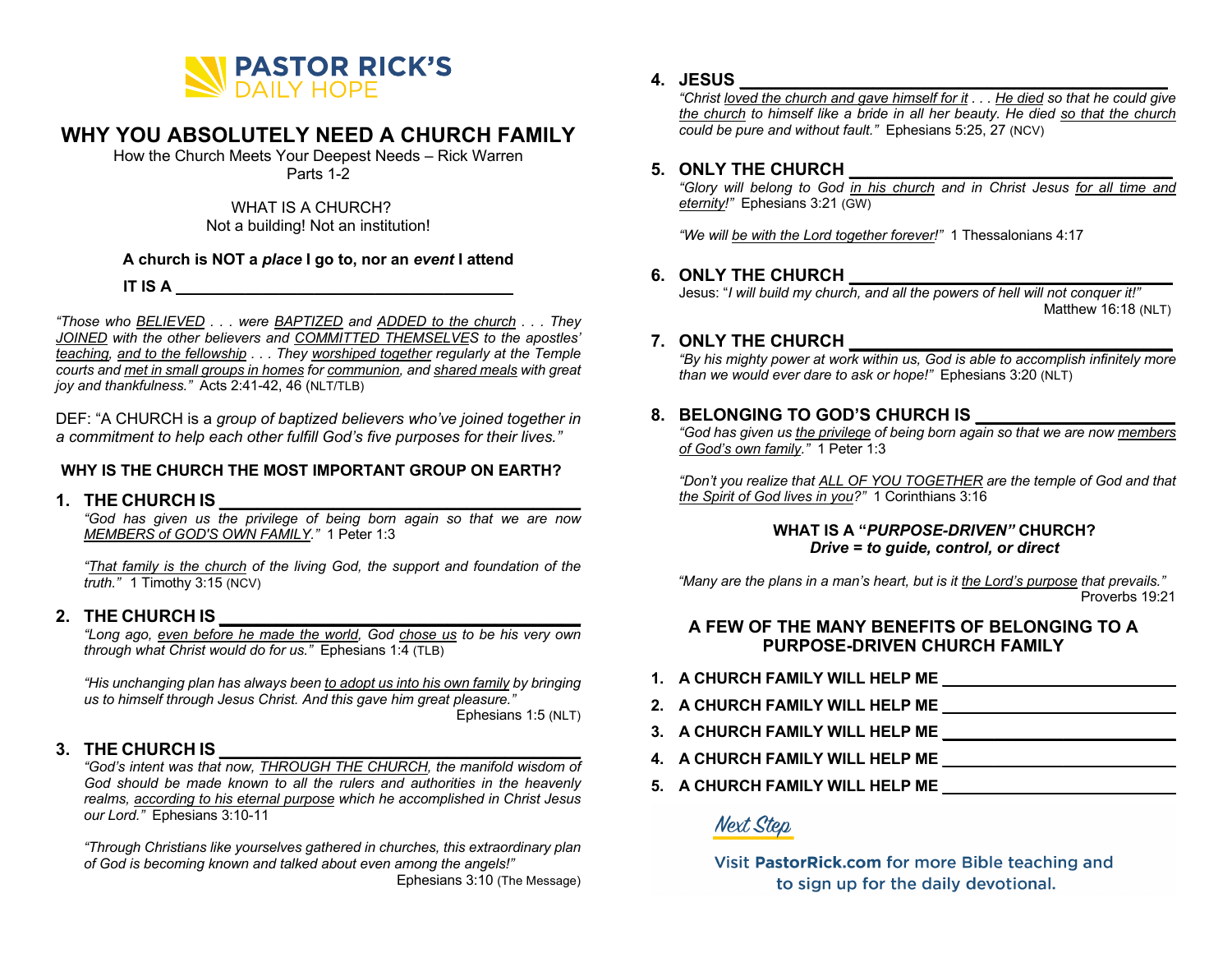

# **YOU NEED OTHERS FOR SPIRITUAL SUPPORT**

How the Church Meets Your Deepest Needs – Rick Warren Parts 1-3

*"It is not good for man to be alone."* Genesis 2:18 (NLT)

*"Since we are all one body in Christ, we belong to each other, and each of us needs all the others."* Romans 12:5 (NLT)

## **WHY HAVING A CHURCH FAMILY IS SO IMPORTANT**

## **1. I NEED OTHERS \_\_\_\_\_\_\_\_\_\_\_\_\_\_\_\_\_\_\_\_\_\_\_\_\_\_\_\_\_\_\_\_\_\_\_\_\_**

*"Just as you received Christ Jesus the Lord, so walk in him."*

Colossians 2:6-7 (ESV)

"*Let us not give up the habit of meeting together . . . Instead, let us encourage one another."* Hebrews 10:25 (GNT)

#### • **COMMUNITY IS GOD'S ANSWER TO \_\_\_\_\_\_\_\_\_\_\_\_\_\_\_\_\_\_\_\_\_\_**

*"When you gather, each one of you be prepared with something useful for all: Sing a song, teach a lesson, tell a story, lead a prayer, provide an insight . . . Take your turn, with no one person taking over. That way . . . you all learn from each other."* 1 Corinthians 14:30-31 (The Message)

*"As each part does its work, it helps the other parts grow, so Christ's whole body is healthy and growing and full of love."* Ephesians 4:16 (NLT)

*"Open your homes to each other without complaining."* 1 Peter 4:9 (GNT)

## **2. I NEED OTHERS \_\_\_\_\_\_\_\_\_\_\_\_\_\_\_\_\_\_\_\_\_\_\_\_\_\_\_\_\_\_\_\_\_\_\_\_\_**

*"God made us to do good works, which he planned in advance for us to live our lives doing."* Ephesians 2:10 (NCV)

*"Two people are better than one, because they get more done by working together."* Ecclesiastes 4:9 (NCV)

## • **COMMUNITY IS GOD'S ANSWER TO \_\_\_\_\_\_\_\_\_\_\_\_\_\_\_\_\_\_\_\_\_\_**

*"Every time we get the chance, let us work for the benefit of all, starting with the people closest to us in the community of faith."* Galatians 6:10 (The Message)

## **3. I NEED OTHERS \_\_\_\_\_\_\_\_\_\_\_\_\_\_\_\_\_\_\_\_\_\_\_\_\_\_\_\_\_\_\_\_\_\_\_\_\_\_**

*"Look out for one another's interests, not just for your own."* Philippians 2:4 (GNT)

*"Keep being concerned about each other as the Lord's followers should."* Hebrews 13:1 (CEV)

*"A person standing alone can be attacked and defeated, but two can stand back-to-back and conquer. Three are even better, for a triple-braided cord is not easily broken."* Ecclesiastes 4:12 (NLT)

## • **COMMUNITY IS GOD'S ANSWER TO \_\_\_\_\_\_\_\_\_\_\_\_\_\_\_\_\_\_\_\_\_\_**

*"If one person falls, another can reach out and help. But people who are alone when they fall are in real trouble."* Ecclesiastes 4:10 (NLT)

## **4. I NEED OTHERS \_\_\_\_\_\_\_\_\_\_\_\_\_\_\_\_\_\_\_\_\_\_\_\_\_\_\_\_\_\_\_\_\_\_\_\_\_\_**

*"You should be like one big family, full of sympathy toward each other."*

1 Peter 3:8 (TLB)

*"If one member suffers, all suffer together."* 1 Corinthians 12:26 (ESV)

#### • **COMMUNITY IS GOD'S ANSWER TO \_\_\_\_\_\_\_\_\_\_\_\_\_\_\_\_\_\_\_\_\_\_**

*"Be happy with those who are happy, weep with those who weep."* Romans 12:15 (GNT)

*"Encourage each other and strengthen one another."*

1 Thessalonians 5:11 (GW)

## **5. I NEED OTHERS \_\_\_\_\_\_\_\_\_\_\_\_\_\_\_\_\_\_\_\_\_\_\_\_\_\_\_\_\_\_\_\_\_\_\_\_\_\_**

*"Your love for one another will prove to the world that you are my disciples."* John 13:35 (NLT)

*"The Holy Spirit doesn't want you to be afraid of people, but to be wise and strong, and to love them and enjoy being with them."* 2 Timothy 1:7 (TLB)

## • **GOD'S ANSWER TO FEAR IS**

*"You are working together and struggling side by side to get others to believe the Good News."* Philippians 1:27 (CEV)

# **Next Steps**

Visit PastorRick.com for more Bible teaching and to sign up for the daily devotional.

Did you pray and give your life to Jesus for the first time today? Email Rick@PastorRick.com for free tools to help you on your spiritual journey!

Has Daily Hope helped you? Share your story with Pastor Rick at Rick@PastorRick.com

Help Daily Hope reach more people with the certain hope of Jesus! Give now at Donate. Pastor Rick.com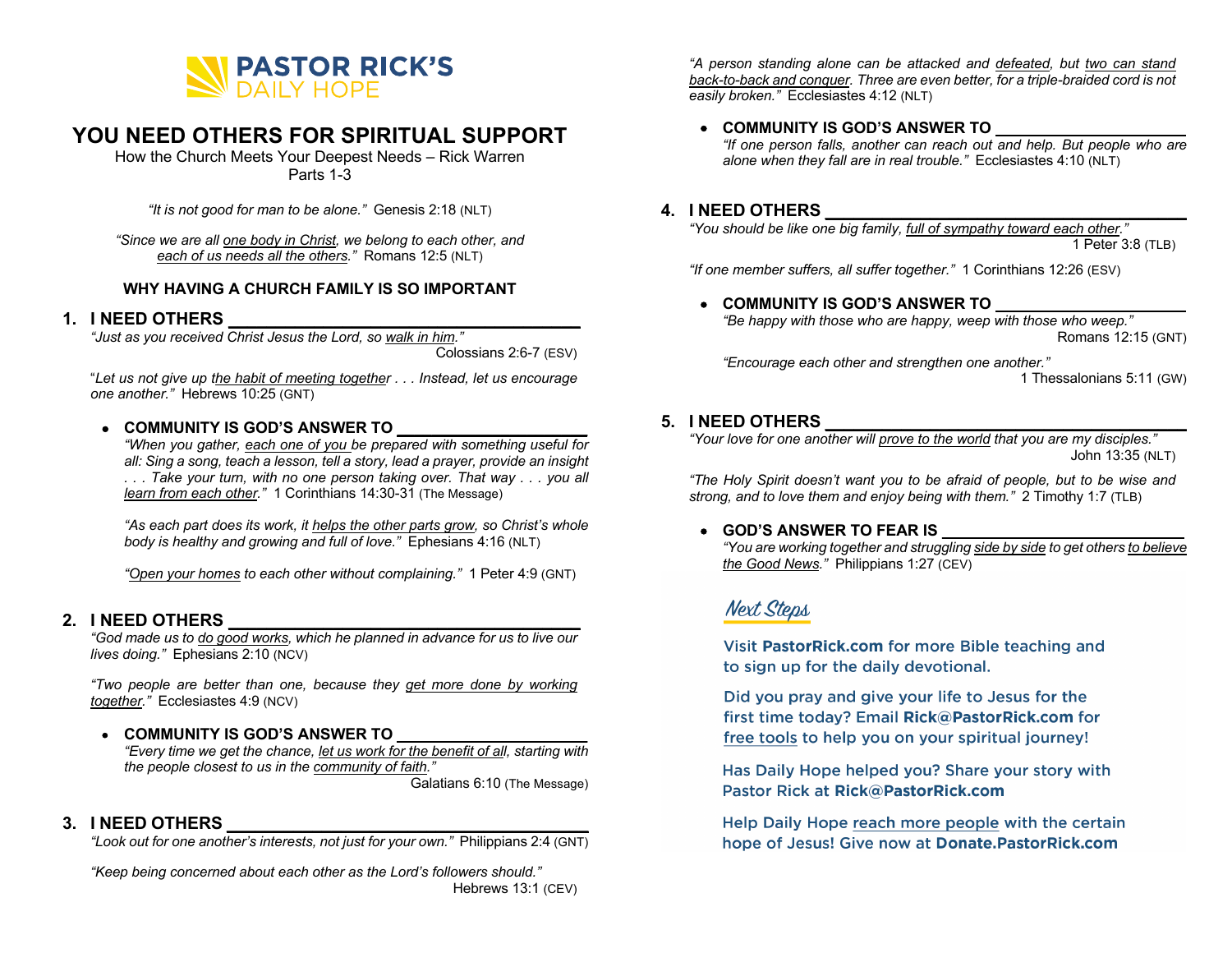

# **SHARING YOUR HOPE WITH OTHERS**

How the Church Meets Your Deepest Needs – Rick Warren Parts 1-3

#### **INSTRUCTIONS FROM JESUS:**

- *"Wherever you go in the world, tell everyone the Good News!"* Mark 16:15 (GW)
- *"YOU will be my witnesses!"* Acts 1:8
- *"I've been given all authority . . . so go make disciples!"* Matthew 28:18-19
- *"Follow me and I'll show you how to fish for people!"* Matthew 4:19

*"We are Christ's ambassadors. God uses us to speak as though Christ himself is making this appeal: 'God wants you to connect with him in a friendship!'"* 2 Corinthians 5:20

**MY JOB IN GOD'S FAMILY IS TO \_\_\_\_\_\_\_\_\_\_\_\_\_\_\_\_\_\_\_\_\_\_\_\_\_\_\_\_**

## **THINGS TO REMEMBER THAT GIVE YOU CONFIDENCE!**

## **1. EVERYBODY I MEET \_\_\_\_\_\_\_\_\_\_\_\_\_\_\_\_\_\_\_\_\_\_\_\_\_\_\_\_\_\_\_\_\_**

*"God has planted eternity in the human heart."* Ecclesiastes 3:11 (NLT)

*"Jesus included everyone in his death, so everyone could also be included in his life, a resurrection life, a far better life than people ever lived on their own."*  2 Corinthians 5:15 (The Message)

Jesus said, *"I have come so that you can have real life and eternal life, a better life than you ever dreamed of!"* John 10:10 (The Message)

## **2. EVERYBODY HAS \_\_\_\_\_\_\_\_\_\_\_\_\_\_\_\_\_\_\_\_\_\_\_\_\_\_\_\_\_\_\_\_\_\_\_\_**

*"None of us can ever fully understand all God has done, but he puts questions in our minds—about the past and the future."* Ecclesiastes 3:11 (CEV)

## **3. MOST PEOPLE DON'T REALLY KNOW WHAT THEY BELIEVE AND THEY OFTEN \_\_\_\_\_\_\_\_\_\_\_\_\_\_\_\_\_\_\_\_\_\_\_\_\_\_\_\_\_\_\_\_\_\_\_**

*"God is not a God of confusion but a God of peace."* 1 Corinthians 14:33 (NCV)

*"When you know the truth, the truth will set you free!"* John 8:32 (NLT)

## **4. ANYONE CAN BE SAVED IF I LISTEN FOR THE KEY TO THEIR HEART. THAT KEY IS THEIR \_\_\_\_\_\_\_\_\_\_\_\_\_\_\_\_\_\_\_\_\_\_\_\_\_\_\_**

*"Everyone falls short of God's glorious ideal."* Romans 3:23 (TLB)

## **5. PEOPLE HAVE EXCUSES BUT WE HAVE \_\_\_\_\_\_\_\_\_\_\_\_\_\_\_\_\_**

*"The Holy Spirit, God's gift to you, does not want you to be afraid of people, but to be wise and strong, and to love them and enjoy being with them. If you will stir up this inner power, you will never be afraid to tell others about our Lord."* 2 Timothy 1:7-8 (TLB)

**\_\_\_\_\_\_\_\_\_\_\_\_\_\_\_\_\_\_\_\_\_\_\_\_\_\_\_\_\_\_\_\_\_\_\_\_\_\_\_\_\_\_\_\_\_\_\_\_\_\_\_\_**

Jesus said, *"This will be your chance to tell about your faith. Don't worry about what you will say to defend yourselves. I will give you the wisdom to know what to say."* Luke 21:13-15 (CEV)

## **HOW CAN I SHARE MY HOPE?**

**1. \_\_\_\_\_\_\_\_\_\_\_\_\_\_\_\_\_\_\_\_\_\_\_\_\_\_\_\_\_\_\_\_\_\_\_\_\_\_\_\_\_\_\_\_\_\_\_\_\_\_\_\_\_!** *"Live such good lives among your unbelieving neighbors . . . that they see the good things you do, and will honor God by believing."* 1 Peter 2:12 (NIV/NLT)

*"Practice hospitality!"* Romans 12:13

**2. \_\_\_\_\_\_\_\_\_\_\_\_\_\_\_\_\_\_\_\_\_\_\_\_\_\_\_\_\_\_\_\_\_\_\_\_\_\_\_\_\_\_\_\_\_\_\_\_\_\_\_\_\_!**

*"Always be ready to answer anyone who asks you to explain the reason for the hope you have, but do it with gentleness and respect."* 1 Peter 3:15

**3. \_\_\_\_\_\_\_\_\_\_\_\_\_\_\_\_\_\_\_\_\_\_\_\_\_\_\_\_\_\_\_\_\_\_\_\_\_\_\_\_\_\_\_\_\_\_\_\_\_\_\_\_\_**

*"The righteous person is a guide to his friend."* Proverbs 12:26 (GNT)

*"Friends always show their love."* Proverbs 17:17 (GNT)

**4. \_\_\_\_\_\_\_\_\_\_\_\_\_\_\_\_\_\_\_\_\_\_\_\_\_\_\_\_\_\_\_\_\_\_\_\_\_\_\_\_\_\_\_\_\_\_\_\_\_\_\_\_\_**

*"Always listen before you answer. If you don't, you are being stupid and insulting."*  Proverbs 18:13 (GNT)

*"A person's thoughts are like water in a deep well, but someone with insight can draw them out."* Proverbs 20:5 (GNT)

*"I do know this: I was blind, but now I can see!"* John 9:25 (NLT)

**6.**  $\blacksquare$ 

*"Go into the streets and everywhere else and invite anyone you find to come with you so that my house will be full!"* Luke 14:23

*"Many people will see this and they will worship him. Then THEY will trust the Lord!"* Psalm 40:3

## **WHY DO WE SHARE OUR HOPE?**

- 1. Everybody needs what Jesus offers! Matthew 11:28-30 2. Jesus commands us to do it. Mark 8:38
- 3. We're grateful to God & we love people 2 Corinthians 5:14

4. We will be rewarded in heaven **Proverbs** 11:30

**<sup>5.</sup> \_\_\_\_\_\_\_\_\_\_\_\_\_\_\_\_\_\_\_\_\_\_\_\_\_\_\_\_\_\_\_\_\_\_\_\_\_\_\_\_\_\_\_\_\_\_\_\_\_\_\_\_\_**